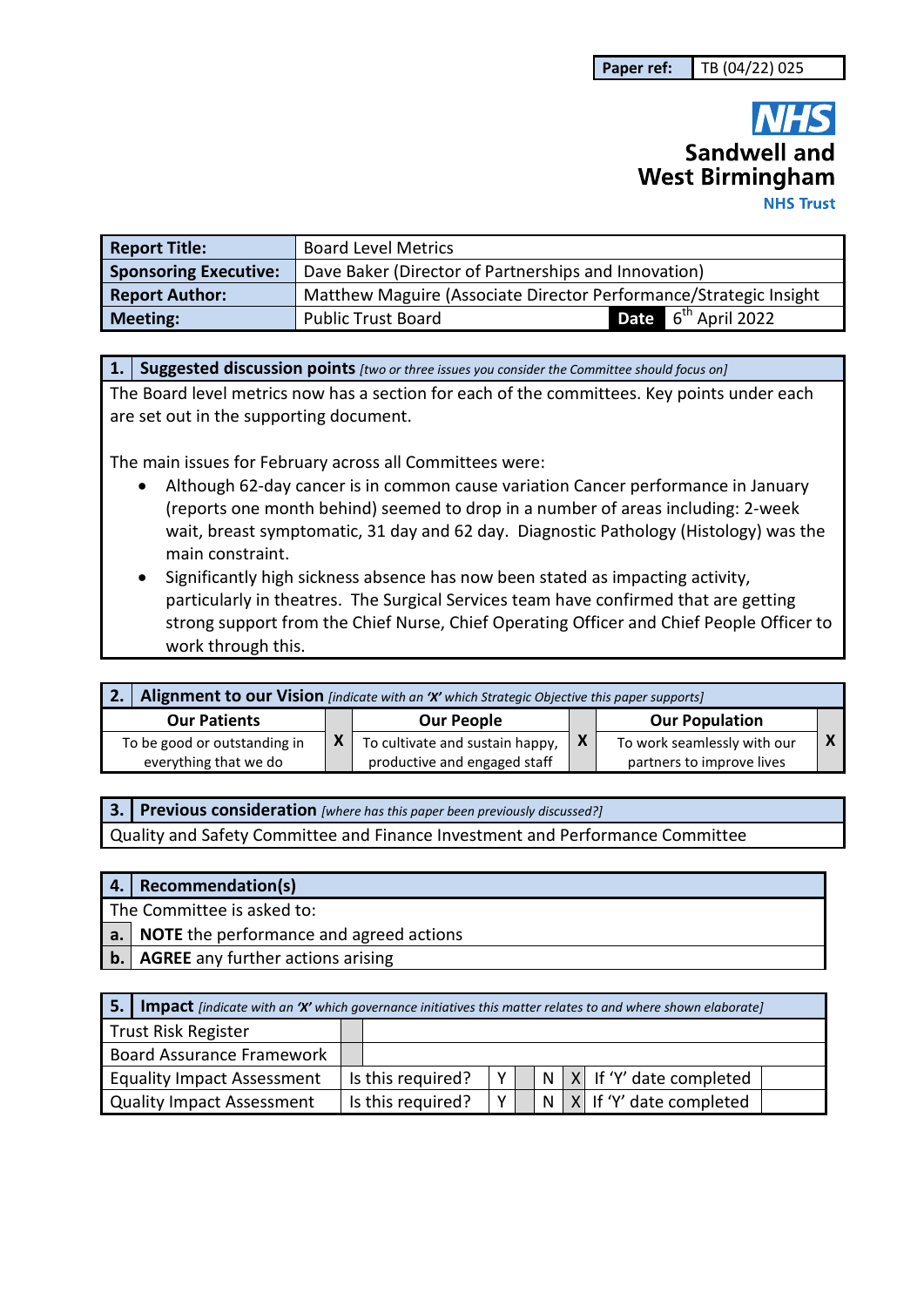# **SANDWELL AND WEST BIRMINGHAM NHS TRUST**

# **Report to the Public Board 6 April 2022 February 2022 Reporting**

# **Board Level Metrics**

#### **1. Introduction**

1.1. The Board Level Metrics were introduced in August 2021. We continue to develop those metrics that are not complete and refine those that are so that we use the best possible graphs and use the most appropriate targets.

#### **2. Developments**

- 2.1. The process/system for collecting nurse staffing levels at each ward, three times a day has been agreed and developed. The Deputy Chief Nurse has confirmed that data collection will commence in April 22 allowing us to begin reporting in May.
- 2.2. The Director of Partnerships and Innovation has an action to discuss the removal of PROMS from the Board Level Metrics following Executive discussion.
- 2.3. A provisional set of graphs have been included in this Board level metrics showing the Pulse/National Survey data. There are only a few data points in the last 25 months for the SPC chart but the radar graph shows where improvement needs to be concentrated around staff engagement.
- 2.4. We have written to the following people for targets for their indicators:
	- 2.4.1. Community Contacts from the Primary Care Communities and Therapies leadership team;
	- 2.4.2. Imaging Investigations from the Improvement Team.

#### **3. Board Level Metrics**

- 3.1. Where we have national benchmarking from Public View, we now show which quartile we are in along with a Care Quality Commission style rating.
	- 3.1.1. E-Coli is Outstanding
	- 3.1.2. C-Difficile is Good
	- 3.1.3. MRSA is Good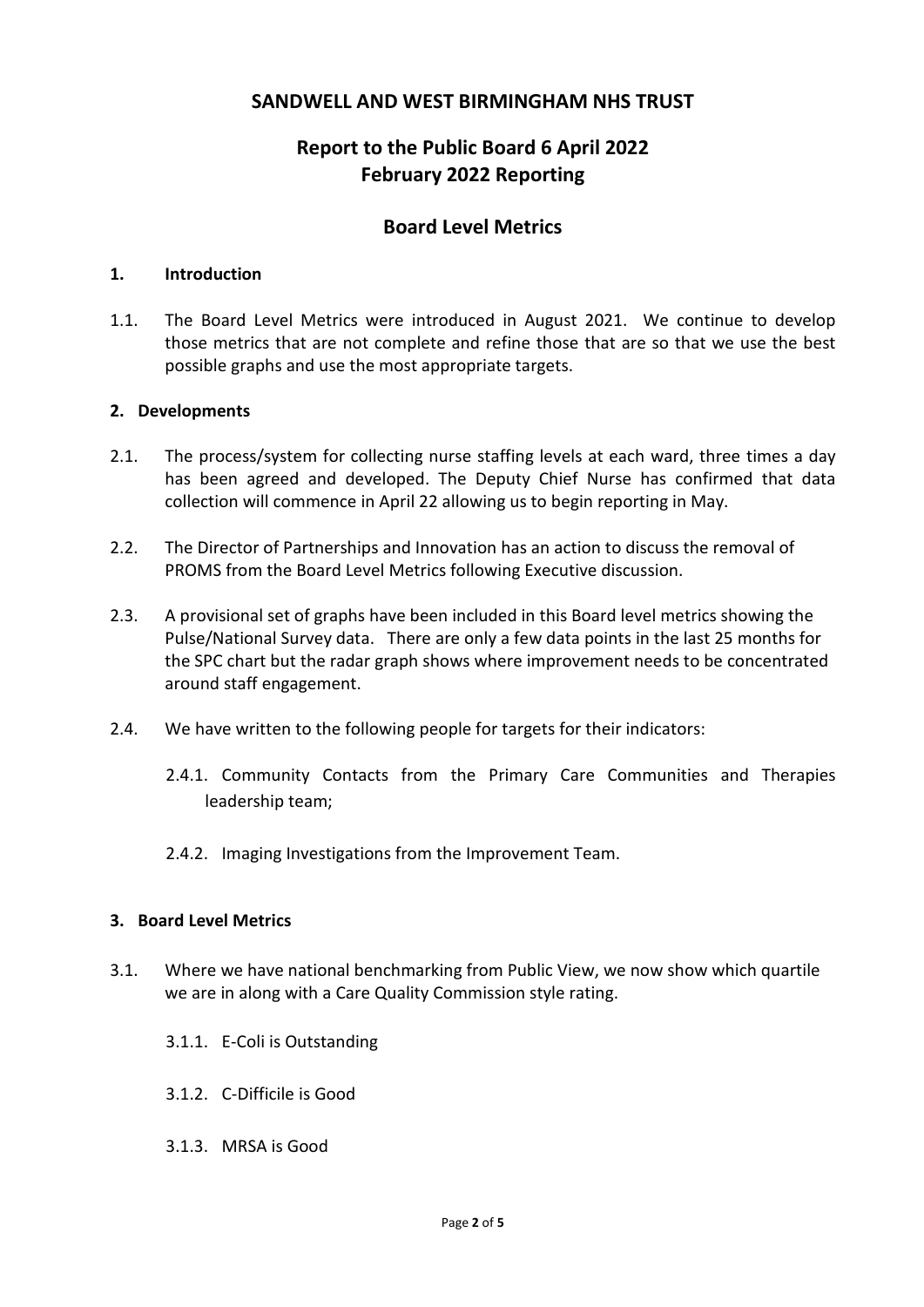#### 3.1.4. 62-day cancer is Good

- 3.1.5. Emergency Care 4 hour is Good
- 3.1.6. RTT incomplete pathways is Requires Improvement
- 3.1.7. Our SHMI mortality ratio is Inadequate
- 3.1.8. Friend and Family Test is Inadequate
- 3.1.9. Day lost to Sickness Absence is Inadequate

#### 4. **Committees**

- 4.1. Quality and Safety Committee
	- 4.1.1. **Falls with Severe harm** (February 22) is an unwitnessed fall in Sandwell A&E causing a C5 fracture and subdural haematoma. This is under investigation.
	- 4.1.2. **Sepsis treated within 1 hour** we had a performance target of 80%, however was a moderated target because our clinicians are not using the clinical system (Unity) correctly. When a patient's presentation (NEWS Score) indicates sepsis the clinician can override this alert by stating that the patients does not have sepsis but they are not doing this which is reducing the performance. Post discussions at the Clinical Leadership Executive (CL) we have now increased the target to 95% which will add further emphasis to addressing this issue.
	- 4.1.3. **Family and Friends recommended**  we are working with the Patient Involvement and Insight Lead to qualify the recommended percentages. There are 8 different Family and Friends (FFT) Tests in the IQPR. These are not all statistically relevant as they are such low numbers and will be artificially reducing the combined score but not the ranking. The Patient Involvement and Insight lead will be writing the Executive Quality Committee (EQC) to advise that the combined score should only consist of 4 of the FFT scores Emergency Department, Inpatient, Outpatient and Maternity.
	- 4.1.4. **Family and Friends Response rate** the latest guidance suggests removing this from the board. Page 34 of the "Using the Friends and Family Test (FFT) to improve patient experience guidance v2.pdf" which covers reporting to Boards, it states – *"We advocate using Making Data Count to determine what numerical reporting is required; whilst teams will want to ensure a reasonable volume of feedback is being gathered, there is no need to reach a particular response rate. Try to focus reporting on what feedback has been collected and what has been done with it, rather than response rates and "scores"*.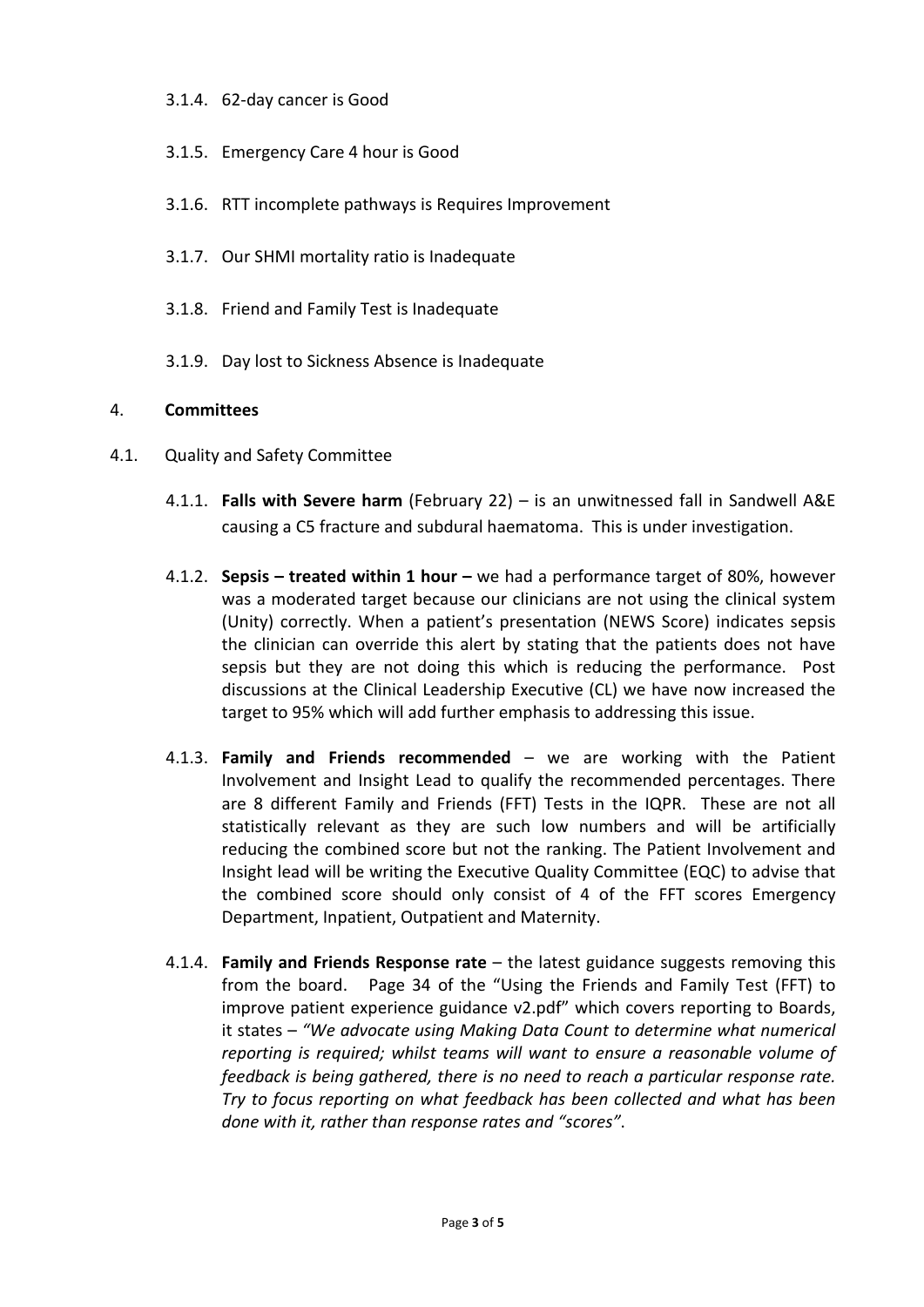- 4.1.5. **Emergency Readmissions** we have seen an improvement in our performance since April 2021.
- 4.1.6. **Same Day Emergency Care –** we need to see an improvement in the provision of activity in the correct location and away from the Emergency Department (ED) so that we deliver the Midland Metropolitan University Hospital (MMUH) care model.
- 4.2. Finance, Investment & Performance Committee
	- 4.2.1. **Cancer performance** (January 22) In January 2022 we failed 2-week wait, breast symptomatic, 31 day and 62 day. Operational Management Committee (OMC) discussed a series of issues to resolve including: patient choice, Covid-19, histology issues, imaging and supporting breast services across the ICS system.
	- 4.2.2. **SitRep late cancellations** The last time we hit the target was May 21. Our year to date number is 495; we have already had double the annual target of 240. This was reported as due to theatre vacancies and sickness.
	- 4.2.3. **28 Day Breaches** We have 53 year to date 28-day breaches (where we cancel a patient and then do not get them back into surgery within this national guarantee). It was discussed at Operational Management Committee (OMC) that this was due to the 7-week Covid-19 rule and not allowing Lateral Flow Tests for standby patients and requiring them to have PCR tests. The Trust has now started to implement lateral flow tests for surgical patients.
	- 4.2.4. **Diagnostic Monthly Waiting Times (DM01) Performance** The DMO1 target states that less than 1% of patients should wait 6 weeks or more for a diagnostic test. We currently report the proportion that have waited less than 6 weeks. In this context there has been a decrease in performance for diagnostics from November 21 when it was 71% to January 22 where it is at 65% with 2002 patients waiting over 6 weeks. This is due to MRI and Non-Obstetric Ultrasound availability.
- 4.3. People and Organisational Development Committee
	- 4.3.1. **Sickness Absence** This remains above 6% (6.3%) and is impacting our ability to deliver services particularly in Surgery.
	- 4.3.2. **Nurse Turnover** The target is 10.7% and we have been reporting over 11% for 9 consecutive months.
- 4.4. Integration Committee
	- 4.4.1. Whilst no current metrics exist for the Integration Committee, they may wish to look at the Inequalities metrics provided on Pages 20-21 of the power point document. Post discussion at CLE, Paediatric beds has now been added as an indicator.